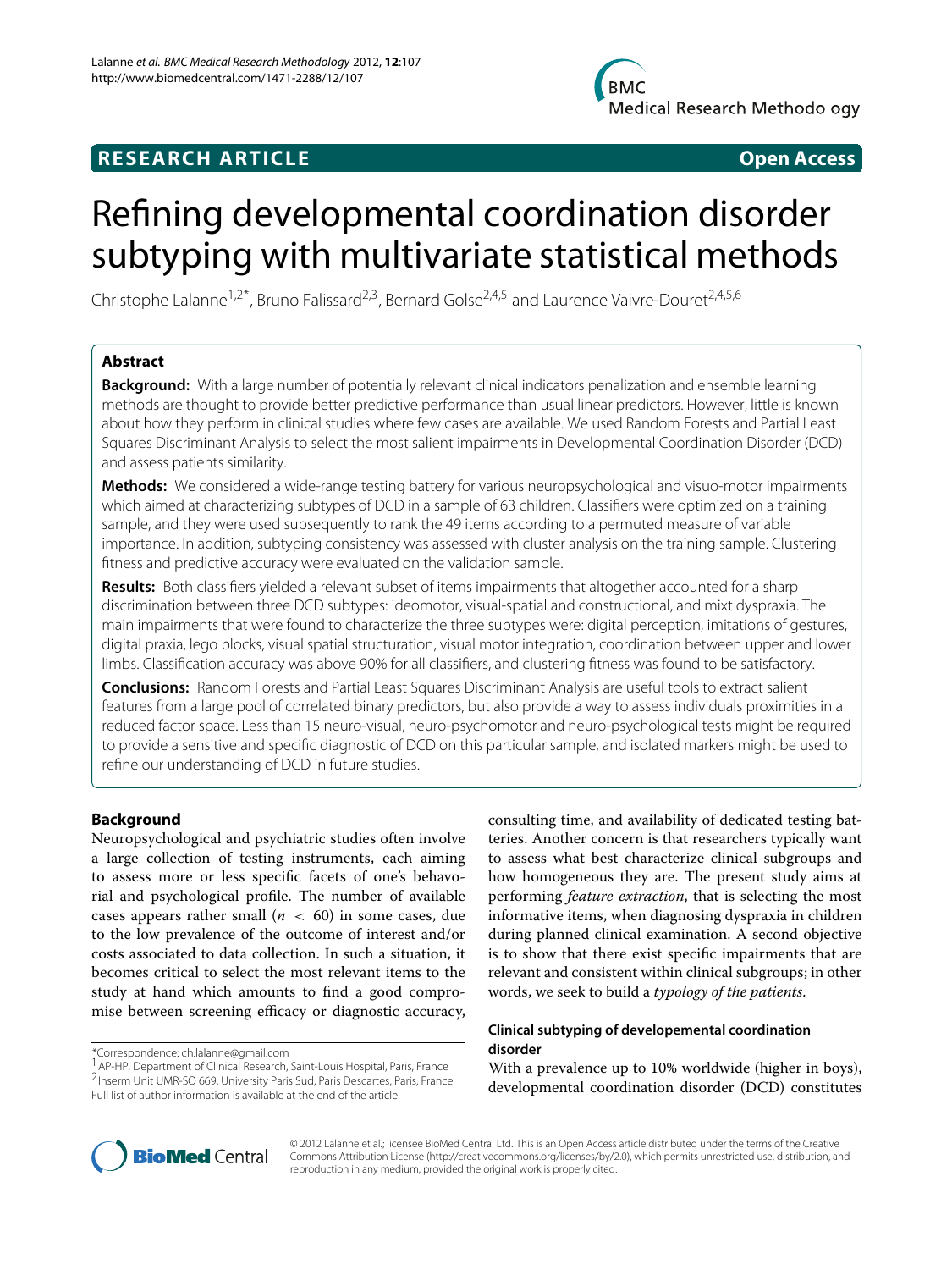a major challenge from a public health perspective as it may lead to learning difficulties, behavioral disorder, or social and emotional maladaptation. Dyspraxic patients are usually screened based on their impairments in motor coordination or usual visuo-motor and neuropsychological tests batteries [\[1,](#page-12-0)[2\]](#page-12-1), and are often categorized as patients suffering from DCD [\[3\]](#page-12-2). However, the DSM-IV-R criteria remain vague with regard to the exact nature of those impairments and the relevance and consistency of dyspraxia subtyping within DCD category. Previous approaches mainly relied on cluster analysis to refine the distinction, although the number of reported subtypes generally varied between three and six [\[2](#page-12-1)[,4](#page-12-3)[-8\]](#page-12-4). This heterogeneous clustering is attributable in part to the difference in the testing material (e.g., BruininksOseretsky Test of Motor Proficiency, BOTMP, or Movement Assessment Battery for Children, M-ABC) used in these studies, but more importantly to the fact that they largely focused on coordination and motor performance in relation to learning. As pointed out by Wilson [\[9\]](#page-12-5), a normative functional skill approach suffers from the selection of tasks that are not necessarily representative of the various facets of motor control and movement skills, such that "a multi-level approach to assessment and treatment is recommended for children with DCD. The use of multiple and converging measures will circumvent existing issues with diagnosis and promote a fuller appreciation of motor development at different levels of function–behavioural, neurocognitive, and emotional" (p. 819).

In a recent study, Vaivre-Douret and coll. [\[10\]](#page-12-6) provided a more detailed account of children exhibiting different types of sensory-motor deficit by using a broader testing battery. These authors systematically assessed academic, language, cognitive, visual-spatial, and visual-motor perception skills, while using additional standardized neuro-developmental psychomotor tests, including motor coordination, neuro-visual, and neuromuscular tone examination. It was concluded that 'pure' forms of developmental dyspraxia—ideomotor and visualspatial/visual-constructional—may be distinct from specific motor coordination disorder, and more frequently associated to various neuropsychological disorders and soft neurological signs. A 'mix' group exhibiting specific motor coordination disorders with a large number of learning disorders was isolated from these two 'pure' forms. Moreover, it was suggested that motor planning and programming appear to be the core problem underlying children difficulties, and not performance *per se*. The implications of these findings from an etiological standpoint goes beyond the scope of the present article, and the interested reader is referred to the above article for a more in-depth discussion. The above results will be used to refine neuro-visual, neuro-psychomotor and

neuro-psychological markers that are characteristic of this three-subtype classification.

## **Statistical approaches for feature extraction**

A crucial aspect of explanatory statistical inference in this context is that we need methods that allow to deal with categorical outcomes and to weigh a large number of potentially correlated predictors while preventing from overfitting. We will here focus on two multivariate statistical techniques that seem to meet these two criteria.

As an extension to classification and regression trees (CART), Leo Breiman proposed the *Random Forests* (RF) algorithm which retains many benefits of decision trees while achieving better results and competing with penalized SVM, Neural Networks or Gradient Boosting Machines [\[11,](#page-12-7)[12\]](#page-12-8). The RF algorithm is built upon the general framework of Bagging [\[13\]](#page-12-9): It relies on resampling via the boostrap procedure but add an extra randomization step at the level of the variables. As such it overcomes the limitations of linear classifiers and yield an ensemble of unpruned trees that achieve a good balance between bias and variance.

Another method which might also be applied with a low ratio of samples (*n*) to potentially correlated variables (*p*) is Partial Least Square Discriminant Analysis (PLS-DA). This is a regression method that seeks to sharpen the separation between groups of observations while constructing maximally covarying linear combinations of the original predictors. It has been successfully used in proteomic studies [\[14\]](#page-12-10) or microarray expression data [\[15\]](#page-12-11). Although PLS regression might be directly applied when the number of variables *p* is greater than the number of observations *n*, several methods for variable ranking  $[16,17]$  $[16,17]$  and selection  $[18,19]$  $[18,19]$  have been proposed (for a review, [\[20\]](#page-13-1)), it is also possible to consider a more parcimonious model by adding constraints during parameter estimation. Regularization or so-called "shrinkage" methods consider a weighted variance-covariance matrix, as in ridge regression [\[21\]](#page-13-2). While reducing their variance, it also increases the bias of the parameter estimates. An alternative penalization scheme is the *elastic net* criterion proposed by Zou and Hastie [\[22\]](#page-13-3). Following their notations, it is defined as the argument that minimizes, over the vector of parameters  $\beta$ , the following loss function:

$$
L(\lambda_1, \lambda_2, \beta) = ||Y - X\beta||^2 + \lambda_2 ||\beta||^2 + \lambda_1 ||\beta||_1,
$$

where  $\|\beta\|^2 = \sum_{j=1}^p \beta_j^2$  and  $\|\beta\|_1 = \sum_{j=1}^p |\beta_j|$ . The  $\lambda$ 's are the penalty parameters. This combination of *L*<sup>1</sup> and *L*2-norm penalties achieves both shrinkage and automatic variable selection, while allowing to keep  $m > n$  variables in the case where  $n \ll p$ . Chun and Keles [\[23\]](#page-13-4) considered this kind of penalization for sparse PLS regression, based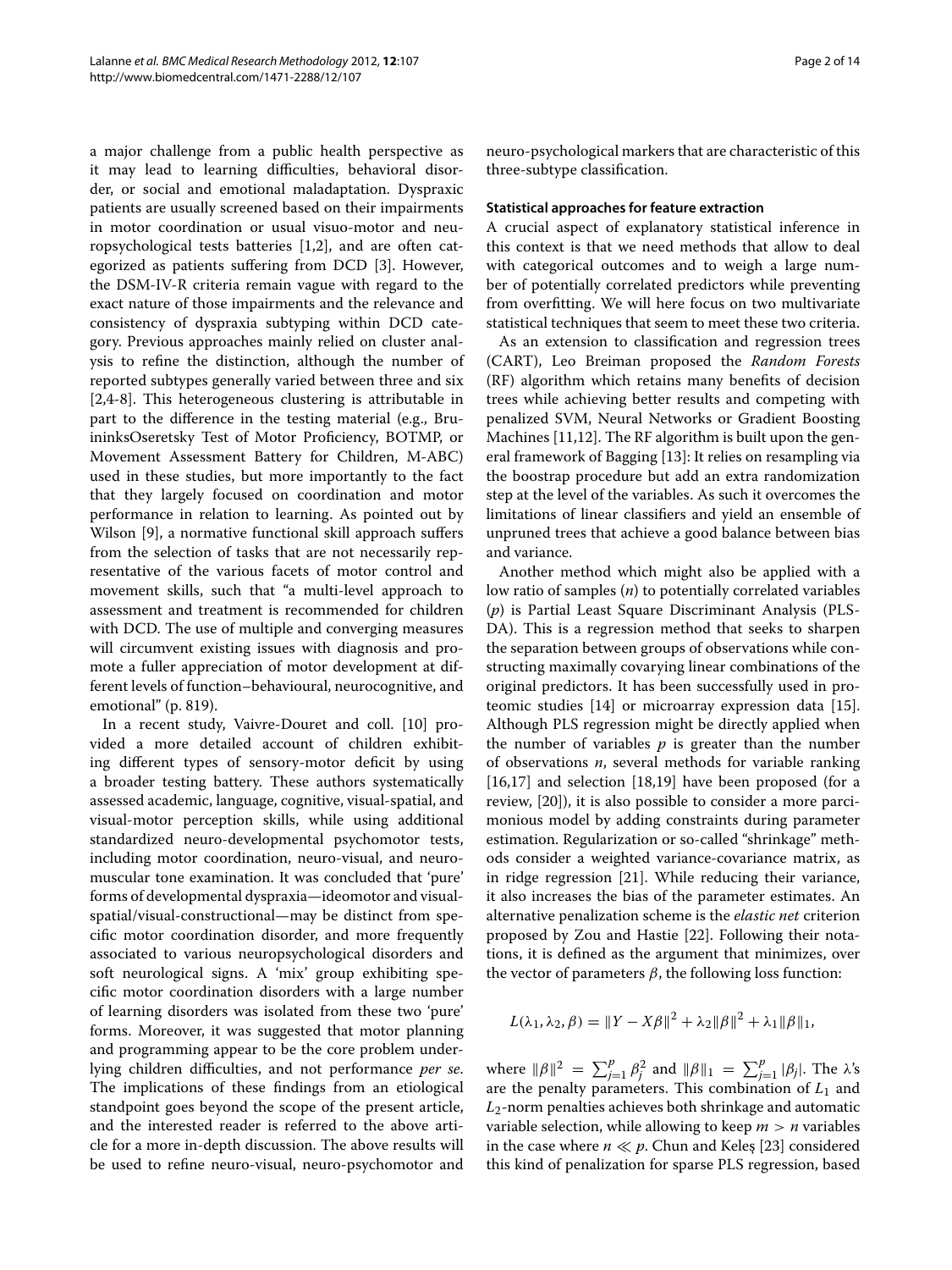on the SIMPLS algorithm [\[24\]](#page-13-5), although by setting  $\lambda_2$  = ∞ there remains only two tuning parameters, the number of hidden components *K* and the thresholding parameter *λ*1. An alternative formulation of Lasso (*L*1) penalization was proposed by Lê Cao and coll. in related work  $[25]$ ; specifically, the penalization now takes the form of a softthresholding rule applied on variable loadings during the iterative steps of the NIPALS algorithm [\[26\]](#page-13-7).

In addition to protect against increased false positive rate arising from multiple comparisons in univariate screening of interesting predictors, such embedded methods have been proved to compete with wrapper methods [\[27](#page-13-8)[,28\]](#page-13-9), and a recent study showed that sparse PLS and RF provide sensible and interpretable results with gene expression data [\[29\]](#page-13-10).

The rest of this article is organised as follows: participants and clinical assessment are described first, together with the estimation of model parameters and measures of variable importance; then we present the results obtained with RF and unpenalized or penalized PLS-DA; finally, these results are discussed in the context of DCD subtypes identified in [\[10\]](#page-12-6).

## **Methods**

## **Participants and testing material**

The data are comprised of a set of  $N = 63$  children (5) to 15 years old with a median age of 8.1 yrs., 83% of males). Patients were enrolled based on DSM-IV-R criteria: mild to moderate motor-coordination difficulties interfering with the performance of daily activities (criterion A), and with academic achievement (criterion B). They were free of previous assessment, and no comorbidities (e.g., ADHD, neurological disorder, visual or auditory deficit) were detected during first examination.

Following clinical examination detailed in [\[10\]](#page-12-6), all patients were classified as suffering from either ideomotor (IM), visual-constructional and spatial (VSC), or mixt (MX) dyspraxia. For each subject, binary-scored responses (0=success, 1=failure) based on percentile or SD thresholds were available for a set of 49 items covering visual, motor, perceptuo-motor, and general performance.

Neuro-psychological assessment consisted in administering subtests of a standard Wechsler measure of intelligence, and standardized tests of visual constructional skills (block design), visual-spatial structuring (Rey's geometric figures and Beery's Visual-Motor Integration test), visual-spatial attention (bell-crossing test), mental executive functions (Porteus Labyrinth and Tower of London test). A handwriting scale was also used to detect dysgraphy, visual perception was assessed with form recognition tasks, and kinaesthetic perception (memory) was assessed by positioning child's arm and finger and asking him with eyes closed to remember and repeat. A language screening battery included tasks of reading, repetition of words

and logatoms, picture-naming speed, meta-phonological tests, auditory memory and working memory tasks (digit span). Neuro-psychomotor assessment was based on the "neuro-psychomotor functions in children" battery (NP-MOT), which allows to measure developmental maturation of the following functions: neuromuscular examination, gross motor-control tasks, laterality, praxis, digital gnosis, manual dexterity, body spatial integration, rhythmic tasks, auditory-attentional task [\[30\]](#page-13-11). Finally, neurovisual examination included electro-retinogram, visually evoked potentials and motor electro-oculogram.

For clarity purpose, the full set of items has been abbreviated using four-letter acronyms (see List of abbreviations used).

This study was conducted by Inserm Unit 669 in the out-patient consultation of the Child Psychiatry Department, Necker Hospital, Paris. Institutional review board approval was obtained for the clinical investigations, and this study is in compliance with the ethical principles for medical research as presented in the Helsinki Declaration. Written informed consent was obtained from the participant (parents and children) for publication of this report and any accompanying images.

## **Statistical models**

The RF algorithm can be summarized as follows. Given ntree number of trees to grow and mtry variables used to split each node:

- 1. Construct a bootstrap sample of size  $n < N$ , with replacement, and start growing a tree for this sample.
- 2. When growing the tree, use mtry variables selected at random to find the best split.
- 3. Repeat the preceding step until the tree reaches its maximal extent (no pruning).

Each observation is classified using the principle of majority voting after having collected votes from every trees in the forest. A realistic measure of predictive accuracy can be obtained by using so-called out-of-bag (OOB) samples, which amounts to about one third of the individuals not considered when growing each tree since bootstrap with replacement is used. In addition, a built-in permutation-based measure of variable contribution to prediction accuracy allows to rank variables by their importance. The number of times individuals from the training and OOB samples are found to belong to the same terminal node can be used as a measure of their 'likeness', hence the measure of pairwise proximity, appropriately normalized by the number of trees, that can be used to cluster individuals using traditional metric dimensional scaling (MDS). It is worth noting that irrelevant descriptors will have little influence on this proximity measure.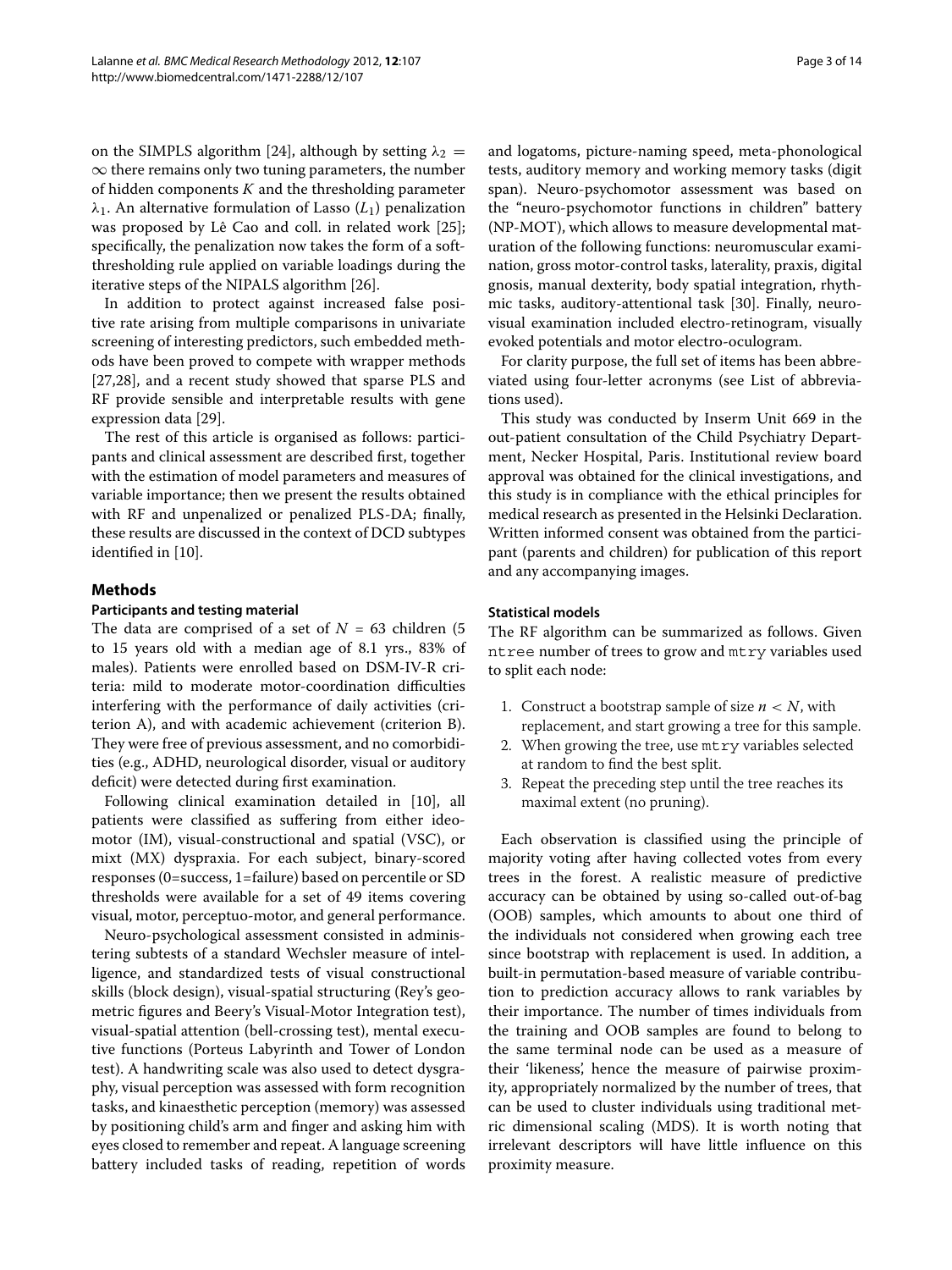The PLS-DA classifier consists in a classical PLS regression [\[26,](#page-13-7)[31\]](#page-13-12) where we seek to construct from the explanatory block *X* (of dimensions  $n \times p$ ) a set of *K* orthogonal orthogonal factors scores or latent variables, *ξ*1, *...* , *ξK*, with associated loadings,  $u_1, \ldots, u_K$ , that maximize the covariance between *X* and an univariate or multivariate response block *Y*. Let *Y* be a single vector of outcomes, this yields the following optimization problem:

$$
\max_{||u_k||=1} \operatorname{cov}(X_{k-1}u_k, Y),
$$

where  $X_{k-1}$  is the residual matrix in the regression of *Y* on  $\xi_k = X_k u_k$ , for each component  $k = 1, \ldots, K$ . The sign and magnitude of the  $u_k$ 's give an indication about the contribution of each variable in the construction of the components scores, *ξk*. In PLS-DA, the categorical outcome of interest *Y* is recoded in a set of dummy variables expressing individual class membership. Considering *C* classes, we define an indicator matrix *Z* based on *Y*

$$
Z_c = \begin{cases} 1 & \text{if } Y = y_c, \\ 0 & \text{otherwise,} \end{cases}
$$

and construct *C* classification functions of the form

$$
\hat{Z}_c = b_{0,c} + b_{1,c}X_1 + \cdots + b_{p,c}X_p, \quad c = 1, \ldots, C,
$$

where the  $b_{i,c}$ 's are the regression coefficients asssociated to the *c*th class.

#### **Model calibration**

The sample was divided into a training sample and a validation sample, using a split ratio of 0.7/0.3. Model building and feature extraction were performed on the training sample only. The validation set was used to assess the predictive power of the models and clustering fitness.

Tuning of hyperparameters for RF (number of variables used to build a single tree, mtry) and PLS-DA (number of dimensions, *K*, and/or sparsness parameter, *η*) was done using a nested cross-validation scheme, comprised of stratified and repeated  $10 \times 5$ -fold resampling (inner loop) combined to a search grid of length 10 for the hyperparameters (outer loop). The number of trees considered in RF was kept constant (ntree=500). For sparse PLS-DA, we used a custom grid of tuning parameters with 10 uniformly spaced  $0.3 < \eta < 0.9$ , for *K* ranging from 1 to 10. The criterion to select model parameter(s) was the average classification accuracy computed on holdout samples across resampling results. Accuracies were compared between models using the method proposed in [\[32\]](#page-13-13).

## **Variables scoring**

For RF, we considered the mean decrease in accuracy to assess variable importance. For PLS-DA, items loadings were used as overall (i.e., not class-specific) measures of variable importance for each of the extracted component. In both cases, the significance of all measures of variable importance was tested using a permutation strategy, whereby class labels were randomly exchanged and variable importance was recomputed on a total of 999 samples. For sparse PLS-DA, only 95% bootstrap confidence intervals associated to regression coefficients were computed.

### **Predictive accuracy**

For the *training sample*, prediction of class membership was based on the internal voting scheme for RF, whereas for PLS-DA a softmax method was used, whereby the predicted class, *c*∗, is the largest class probability after model predictions have been transformed on a [0,1] interval (with unit sum), that is

$$
Y = y_c \quad \text{where} \quad c^* = \underset{0 \le Z_c \le 1, \sum Z_c = 1}{\arg \max} (\hat{Z}_c).
$$

For the *validation sample*, we computed classification accuracy based on the optimized model parameters.

#### **Clustering fitness**

The PAM algorithm[\[33\]](#page-13-14) was used to identify one representative sample ("medoid") for each cluster, based on the PLS components scores in the training sample. The number of clusters was determined by maximizing the overall average silhouette width (ASW). The stability of the resulting partition was assessed using the bootstrap procedure described in [\[34\]](#page-13-15): For each bootstrap sample, Jaccard similarities between the original three-cluster solution and the one found on resampled data were averaged clusterwise. In addition, we verified whether cluster might be considered as isolated clusters (L- or L∗-cluster) or not. According to [\[33\]](#page-13-14), a cluster is an  $L^*$ -cluster if and only if its diameter is smaller than its separation. A cluster is an L-cluster if and only if for each observation *i* the maximal dissimilarity between *i* and any other observation of the cluster is smaller than the minimal dissimilarity between *i* and any observation of another cluster.

Cluster affinity was defined as the euclidean distance between each observation in the validation sample and its expected cluster medoid. This mimic the isolation measure described above, though it is based on a distance and not a similarity measure.

### **Statistical software**

All analyses were performed with the open-source R software, version 2.12 [\[35\]](#page-13-16), the randomForest, pls and spls packages, and the caret interface for machine learning [\[36\]](#page-13-17). Group comparisons were performed at a fixed 5% Type I risk level, with correction for multiple comparisons (Bonferroni method) when justified.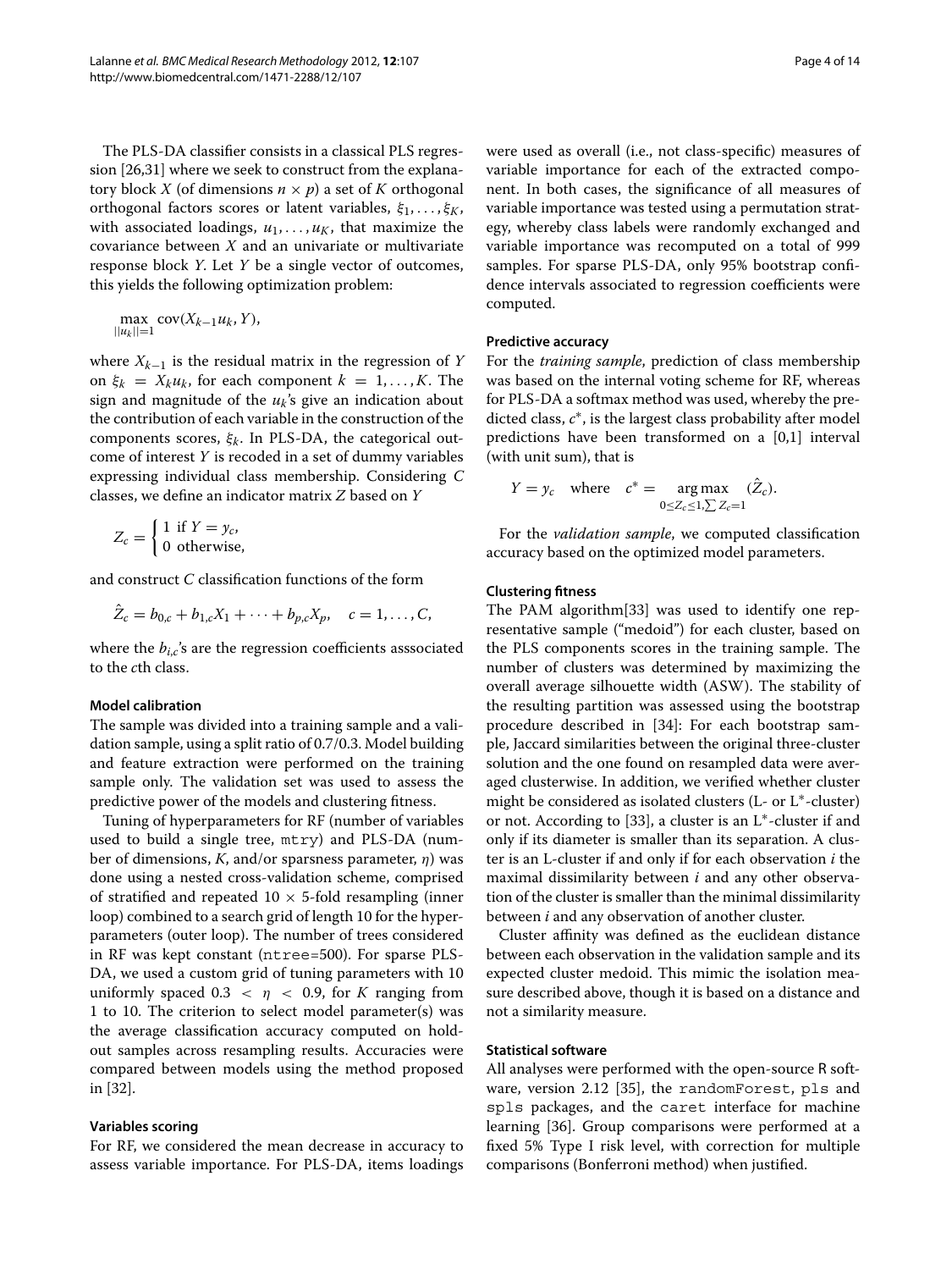#### <span id="page-4-0"></span>**Table 1 Descriptive statistics for the training and validation samples**

|               |    | <b>Training</b> | Validation   | Combined     |
|---------------|----|-----------------|--------------|--------------|
|               | N  | $N = 46$        | $N = 17$     | $N = 63$     |
| Diagnosis: IM | 63 | $9\%$ (4)       | 6% (1)       | 8% (5)       |
| VSC           |    | 52% (24)        | 53% (9)      | 52% (33)     |
| МX            |    | 39% (18)        | 41% (7)      | 40% (25)     |
| Gender: Male  | 63 | 78% (36)        | 94% (16)     | 83% (52)     |
| Age (years)   | 63 | 6.8 8.0 9.7     | 6.6 8.7 12.3 | 6.8 8.1 10.4 |
| Term: Yes     | 63 | 96% (44)        | 88% (15)     | 94% (59)     |
| <b>FIQ</b>    | 62 | 85 98 114       | 92 108 121   | 86 100 115   |
| PIQ           | 62 | 73 87 102       | 75 93 107    | 74 90 105    |
| VIQ           | 62 | 92 107 122      | 100 119 130  | 92 110 124   |

Three-number summaries are lower quartile, median, and upper quartile.

*N* is the number of non–missing values.

## **Results**

#### **Patients characteristics**

The main patients' characteristics, including clinical diagnosis, for the training ( $n = 46$ ) and test ( $n = 17$ ) samples are shown in Table [1.](#page-4-0) As described in the original article [\[10\]](#page-12-6), patients were mostly 8 years old males, with full IQ in the expected range. Nine cases out of ten were diagnosed as suffering from either VSC or MX dyspraxia, whereas only five subjects were classified as IM-dyspraxic.

Interitem Pearson correlations were in the range  $[-0.411; 0.831]$  (median, 0.087). The marginal proportions of item failure were between 7.9% (Sitting alone) and 92.1% (Visual motor integration).

Item failures for the whole cohort are summarized in Figure [1](#page-4-1) as a heatmap where higher relative frequencies of failure are indicated in red. As can be seen, there are systematic patterns of failure that are clearly visible for some groups, for example digital praxia (DIPR) in MX and IM patients, arithmetic (ARTH) in MX patients only, visual-motor integration (VIMI) in MX and VSC patients, or digital perception (DIPE) in IM patients only. Also, there are some evidence for covarying items scores: IM patients were not impaired on lego (LEBL) and puzzles (PUZL) tasks, nor any visuo-motor tasks (VIMI, VISS, VISC), whereas VSC patients show systematic failures on the latter.

The average level of success did not differ between the training and test samples on any of the studied variables (all  $p > 0.05$ , with *p*-values computed from Monte Carlo *χ*<sup>2</sup> significance tests).

## **Model calibration**

## *Random forest*

The number of variables retained for growing trees was estimated at  $mtry = 12$ , yielding an optimal classification accuracy of 0.924 (SD 0.055). Of note, this value is near the recommended default value for this parameter ( $\sqrt{49} = 7$ ).

For the final model, the OOB estimate highlighted an error rate of 8.7%, with 2 VSC (8.3%) and 2 MX (11.1%) missclassified patients on the training sample. An informal look at the evolution of error rates as a function of the number of trees indicated that the OOB error was stabilized after 225 trees were grown.

## *PLS-DA*

For standard PLS-DA, six components were selected for an average classification accuracy of 0.917 (SD 0.088). For penalized PLS-DA, the optimal parameters were found to be  $K = 2$  components and  $\eta = 0.7$  for sparseness. This resulted in a classification accuracy of 0.942 (SD 0.076), with only one missclassified VSC patient (4.2%). It should be noted that these two classification accuracies do not

<span id="page-4-1"></span>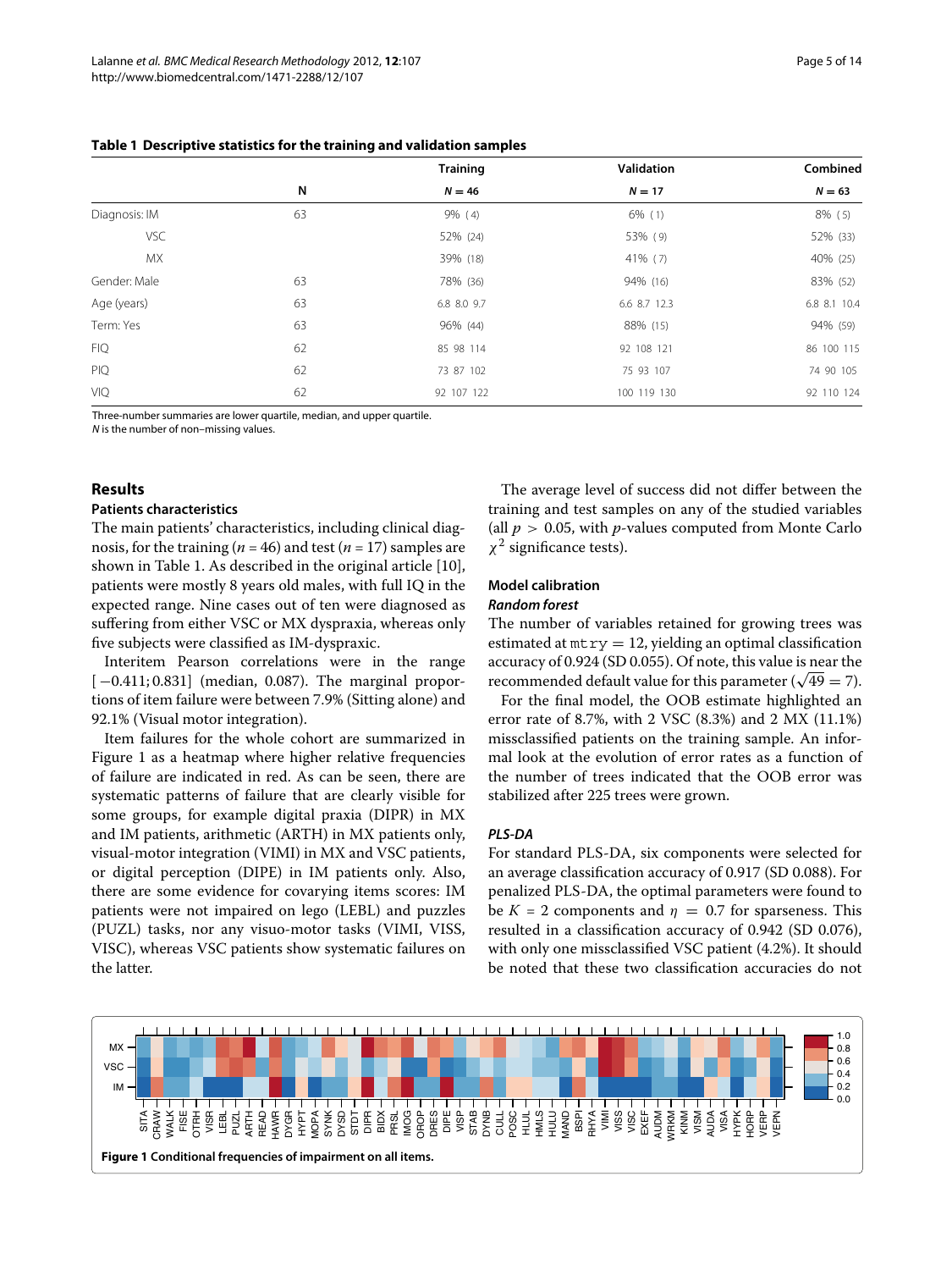differ one from the other ( $p = 0.346$ , with Bonferroni correction), nor with classification accuracy estimated for RF (*p* = 0.491, for sPLS-DA).

#### **Variable importance** *Random forest*

The importance of variables in RF, as measured by the mean decrease accuracy, are shown in Figure [2.](#page-5-0) The original estimates from the retained model during parameters tuning are shown as black circles, and the importance computed through re-randomization are shown as Tukey's boxplots in grey color. Filled symbols indicate a significant permutation test at the 5% level. In this case, eight variables showed a consistent and significant contribution to overall accuracy on the training sample. These are, in decreasing order of magnitude: digital praxia (DIPR), imitation of gestures (IMOG), digital perception (DIPE), visual motor integration (VIMI), manual dexterity

(MAND), visual spatial structuration (VISS), coordination between upper and lower limbs (CULL), and lego blocks (LEBL). Class-specific measures of variable importance are also provided in Table [2.](#page-6-0)

## *PLS-DA*

For PLS-DA, the following important variables were found, in decreasing order of magnitude (items found on more than one component are emphasized in italic letters): **(Component 2)** visual spatial memory (VISM), puzzles (PUZL), visual spatial constructional (VISC), visual spatial structuration (VISS), lego blocks (LEBL), visual motor integration (VIMI); **(Component 3)** *postural control* (POSC), dynamic balance (DYNB), standing tone (STDT), *kinaesthetic memory* (KINM); **(Component 4)** work memory (WRKM), auditivo memory (AUDM), *first sentences* (FISE), dysgraphia (DYGR); **(Component 5)** *postural control* (POSC), hand writing

<span id="page-5-0"></span>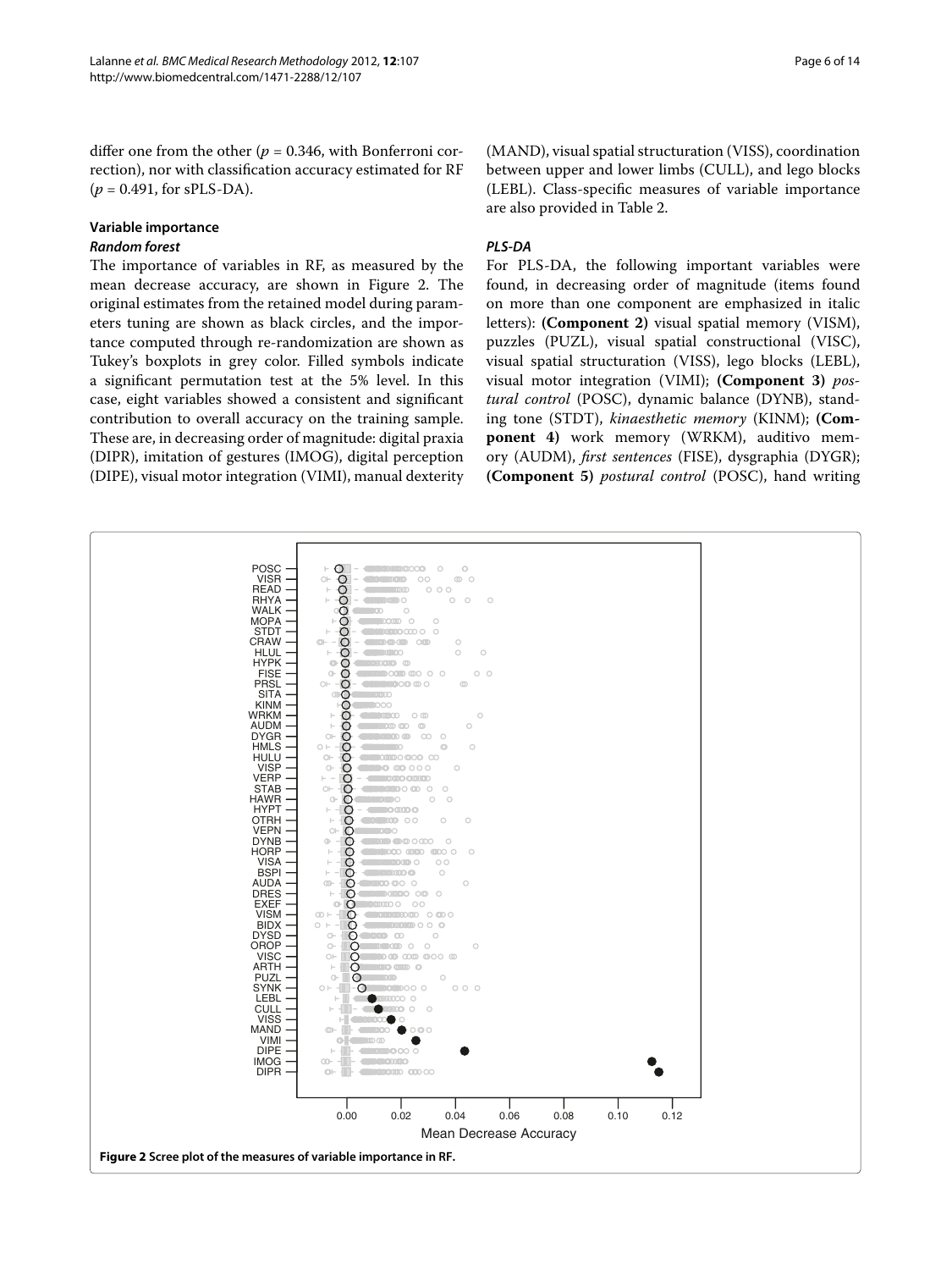<span id="page-6-0"></span>

| Table 2 Class-specific measures of variable importance for RF, PLS-DA and sPLS-DA |
|-----------------------------------------------------------------------------------|
|                                                                                   |

|             | <b>RF</b> |            |         |      | <b>PLS</b> |                   |                               | sPLS            |           |  |
|-------------|-----------|------------|---------|------|------------|-------------------|-------------------------------|-----------------|-----------|--|
|             | IM        | <b>VSC</b> | MX      | IM   | <b>VSC</b> | МX                | IM                            | <b>VSC</b>      | <b>MX</b> |  |
| SITA        | 0.17      | 0.14       | 0.15    | 0.01 | 0.10       | 0.16              |                               |                 |           |  |
| CRAW        | 0.17      | 0.12       | 0.18    | 0.04 | 0.06       | 0.19              | $\overline{\phantom{0}}$      |                 |           |  |
| WALK        | 0.11      | 0.18       | 0.10    | 0.03 | 0.06       | 0.18              |                               |                 |           |  |
| <b>FISE</b> | 0.12      | 0.20       | 0.12    | 0.04 | 0.18       | $0.17^{4,6}$      |                               |                 |           |  |
| OTRH        | 0.15      | 0.13       | 0.27    | 0.07 | 0.06       | $0.17^{3,6}$      |                               |                 |           |  |
| <b>VISR</b> | 0.31      | 0.13       | 0.09    | 0.20 | 0.24       | 0.19              |                               |                 |           |  |
| LEBL        | 0.72      | 0.23       | $0.26*$ | 0.35 | 0.16       | 0.20              | 0.96                          | 0.03            | $0.03 -$  |  |
| PUZL        | 0.64      | 0.16       | 0.10    | 0.36 | 0.21       | 0.18 <sup>2</sup> | 0.96                          | 0.09            | $0.09 -$  |  |
| ARTH        | 0.18      | 0.14       | 0.34    | 0.11 | 0.20       | 0.24              |                               |                 |           |  |
| <b>READ</b> | 0.16      | 0.16       | 0.09    | 0.13 | 0.22       | $0.21^{6}$        |                               |                 |           |  |
| <b>HAWR</b> | 0.31      | 0.20       | 0.16    | 0.02 | 0.04       | $0.12^{5}$        |                               |                 |           |  |
| <b>DYGR</b> | 0.17      | 0.20       | 0.12    | 0.02 | 0.02       | $0.04^{4}$        |                               |                 |           |  |
| <b>HYPT</b> | 0.08      | 0.24       | 0.14    | 0.01 | 0.31       | 0.32              |                               |                 |           |  |
| <b>MOPA</b> | 0.17      | 0.12       | 0.14    | 0.32 | 0.32       | 0.40              |                               |                 |           |  |
| <b>SYNK</b> | 0.54      | 0.13       | 0.28    | 0.25 | 0.18       | 0.23              | 0.81                          | 0.16            | $0.16 -$  |  |
| <b>DYSD</b> | 0.30      | 0.22       | 0.22    | 0.30 | 0.37       | 0.39              |                               |                 |           |  |
| <b>STDT</b> | 0.06      | 0.15       | 0.15    | 0.16 | 0.04       | 0.15 <sup>3</sup> |                               |                 |           |  |
| <b>DIPR</b> | 0.75      | 0.58       | $0.67*$ | 0.45 | 0.98       | 0.96              | 0.91                          | 0.00            | $0.91 -$  |  |
| <b>BIDX</b> | 0.09      | 0.16       | 0.25    | 0.07 | 0.42       | 0.39              |                               |                 |           |  |
| PRSL        | 0.11      | 0.18       | 0.16    | 0.18 | 0.18       | 0.28              | $\overline{\phantom{0}}$      |                 |           |  |
| <b>IMOG</b> | 0.79      | 0.60       | $0.65*$ | 0.55 | 0.99       | 1.00              | 1.00                          | 0.88            | $0.88 -$  |  |
| OROP        | 0.36      | 0.22       | 0.28    | 0.03 | 0.27       | 0.33              |                               |                 |           |  |
| <b>DRES</b> | 0.28      | 0.23       | 0.19    | 0.21 | 0.09       | 0.06              |                               |                 |           |  |
| <b>DIPE</b> | 0.69      | 0.48       | 0.39    | 0.35 | 0.72       | 0.59              | 0.96                          | 0.67            | $0.67 -$  |  |
| <b>VISP</b> | 0.14      | 0.20       | 0.16    | 0.00 | 0.13       | 0.16              |                               |                 |           |  |
| <b>STAB</b> | 0.30      | 0.17       | 0.16    | 0.14 | 0.25       | 0.20              |                               |                 |           |  |
| <b>DYNB</b> | 0.18      | 0.20       | 0.20    | 0.11 | 0.25       | 0.47 <sup>3</sup> |                               |                 |           |  |
| CULL        | 0.50      | 0.29       | $0.27*$ | 0.11 | 0.53       | 0.61              | 0.81                          | 0.59            | $0.59 -$  |  |
| POSC        | 0.08      | 0.12       | 0.07    | 0.11 | 0.04       | $0.21^{3,5}$      |                               |                 |           |  |
| <b>HLUL</b> | 0.00      | 0.17       | 0.16    | 0.14 | 0.06       | 0.09              |                               |                 |           |  |
| <b>HMLS</b> | 0.09      | 0.15       | 0.19    | 0.08 | 0.10       | 0.06              |                               |                 |           |  |
| HULU        | 0.11      | 0.19       | 0.17    | 0.09 | 0.04       | 0.04              |                               |                 |           |  |
| MAND        | 0.56      | 0.31       | $0.41*$ | 0.10 | 0.57       | 0.66              | 0.81                          | 0.64            | $0.64 -$  |  |
| <b>BSPI</b> | 0.17      | 0.22       | 0.22    | 0.10 | 0.08       | 0.11              |                               |                 |           |  |
| RHYA        | 0.13      | 0.10       | 0.17    | 0.13 | 0.26       | 0.30              | $\overbrace{\phantom{aaaaa}}$ | $\qquad \qquad$ |           |  |
| VIMI        | 1.00      | 0.30       | $0.42*$ | 0.39 | 0.15       | 0.27 <sup>2</sup> | 0.00                          | 0.00            | $0.00 -$  |  |
| <b>VISS</b> | 0.94      | 0.34       | $0.17*$ | 0.39 | 0.20       | 0.27 <sup>2</sup> | 0.99                          | 0.06            | $0.00 -$  |  |
| VISC        | 0.52      | 0.22       | $0.17*$ | 0.31 | 0.14       | $0.14^{2}$        | 0.87                          | 0.09            | $0.09 -$  |  |
| EXEF        | 0.24      | 0.25       | 0.16    | 0.07 | 0.27       | 0.26              |                               |                 |           |  |
| AUDM        | 0.10      | 0.15       | 0.18    | 0.19 | 0.05       | $0.18^{4}$        |                               |                 |           |  |
| WRKM        | 0.24      | 0.14       | 0.17    | 0.23 | 0.10       | $0.12^{4}$        |                               |                 |           |  |
| <b>KINM</b> | 0.17      | 0.12       | 0.15    | 0.10 | 0.03       | $0.08^{3,6}$      |                               |                 |           |  |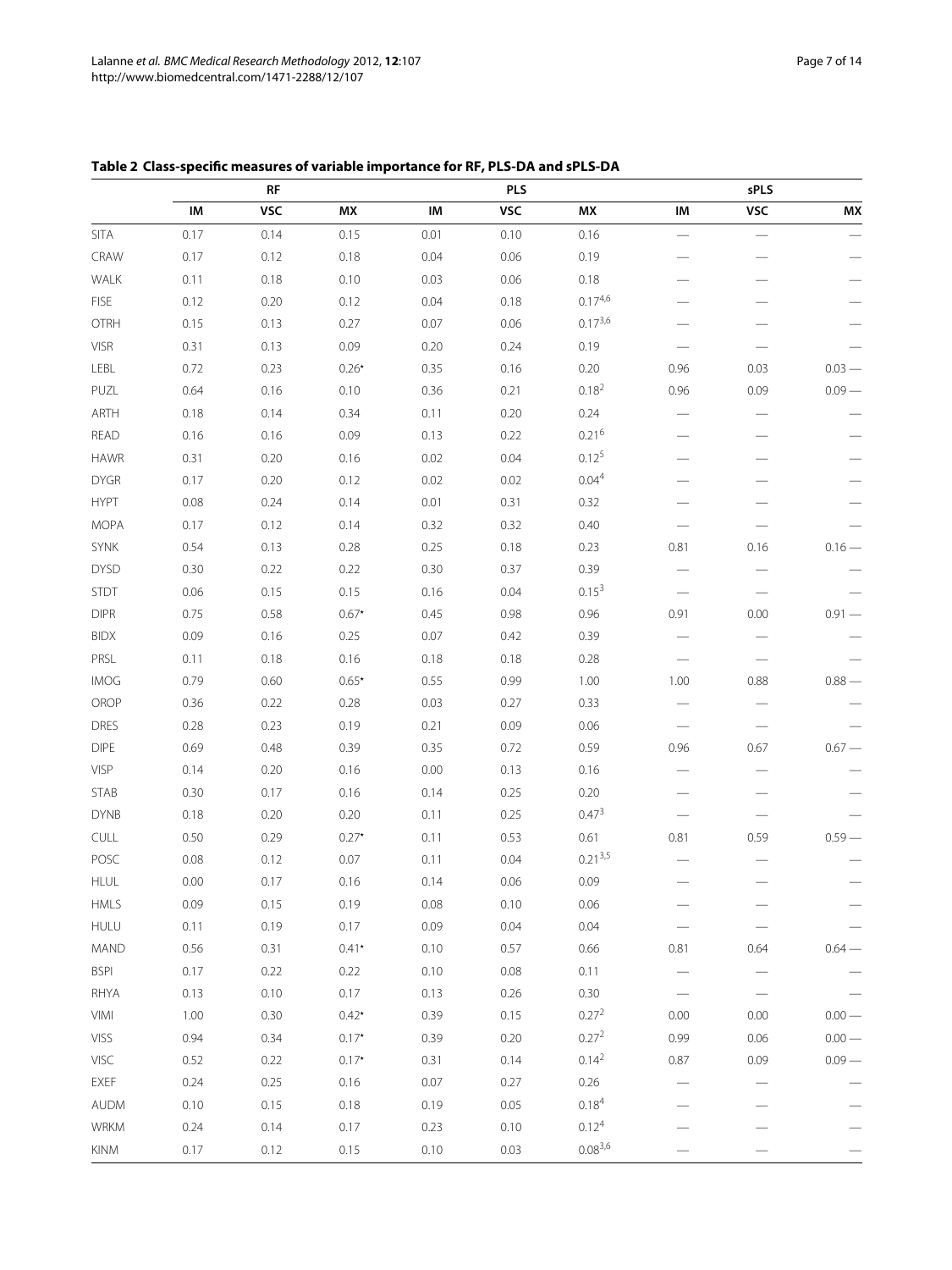**Table 2 Class-specific measures of variable importance for RF, PLS-DA and sPLS-DA** *Continued*

| <b>VISM</b> | 0.38 | 0.24 | 0.18 | 0.34 | 0.14 | 0.08 <sup>2</sup> |    |  |
|-------------|------|------|------|------|------|-------------------|----|--|
| <b>AUDA</b> | 0.17 | 0.24 | 0.15 | 0.17 | 0.27 | 0.34              |    |  |
| <b>VISA</b> | 0.24 | 0.16 | 0.19 | 0.16 | 0.21 | 0.23              |    |  |
| <b>HYPK</b> | 0.17 | 0.14 | 0.10 | 0.13 | 0.10 | $0.14^{5}$        | __ |  |
| <b>HORP</b> | 0.08 | 0.26 | 0.14 | 0.09 | 0.23 | 0.29              |    |  |
| <b>VERP</b> | 0.11 | 0.20 | 0.19 | 0.09 | 0.16 | 0.21              |    |  |
| <b>VEPN</b> | 0.17 | 0.23 | 0.17 | 0.00 | 0.14 | 0.21              |    |  |

<span id="page-7-0"></span>\*denote significant measure of variable importance in the PLS case, and upper script numbers indicate on which PLS component a variable was found significant at the 5% level.

(HAWR), hyperkinesia (HYPK) **(Component 6)** reading/spelling (READ), *kinaesthetic memory* (KINM), *first sentences* (FISE), otorhinolaryngologia (OTRH). It should be noted that none of the variables reach the 5% significance level on the first component. Class-specific loadings are summarized in Table [2.](#page-6-0)

On the contrary, eleven variables were selected by sPLS-DA: lego blocks (LEBL), puzzles (PUZL), synkinesia (SYNK), digital praxia (DIPR), imitation of gestures (IMOG), digital perception (DIPE), coordination between upper and lower limbs (CULL), manual dexterity (MAND), visual motor integration (VIMI), visual spatial structuration (VISS), and visual spatial constructional (VISC). This set of variables closely matched the one outlined with RF method, and is a subset of the variables with highest loadings for the unpenalized PLS-DA approach. Variables loadings are given in Table [2](#page-6-0) and regression coefficients with their associated 95% confidence intervals are displayed in Figure [3.](#page-8-0)

#### **Predictive classification accuracy**

Classification accuracy on the validation sample was perfect in the case of RF, and identical for PLS and sPLS (0.941, 95% CI [0.713;0.999]), with only one VSC patient missclassified.

#### **Projection of individuals in the feature space**

Figure [4](#page-8-1) shows individual locations in a reduced factorial space defined by multidimensional scaling applied to individual proximities computed from RF (Figure [4a](#page-8-1)), and projection of factor scores in the first three dimensions of PLS-DA (Figure [4b](#page-8-1)).

In the case of PLS-DA, the first component is determined by an opposition between hypotonia (high negative loading) and manual tasks (imitation of gestures, digital praxia, digital perception, manual dexterity). The second axis is mainly driven by the same manual tasks, except manual dexterity, vs. visuo-spatial tasks (puzzles, visual spatial structuration, visual spatial memory). On the third axis, the same visuo-spatial and manual tasks have high negative loadings while dynamic balance, motor pathways and auditivo memory have high positive values.

### **Patients typology**

With component scores computed from the PLS-DA model, the optimal number of clusters was estimated at three, with an average silhouette width of 0.348. Although this is indicative of a weak clustering structure, the crossclassification of cluster and diagnosis classes was satisfactory: Two VSC patients were considered as belonging to the cluster composed of MX patients only  $(n = 18)$ . When using bootstrap (500 samples), the clusterwise Jaccard similarity values were all above 0.5, except for the smaller cluster (Table [3\)](#page-9-0).

For the penalized PLS-DA model, three clusters were identified by optimizing the average sihouette width (0.625). The clusterwise Jaccard bootstrap measures were all in the acceptable range  $(> 0.8)$ , and 4 VSC patients were found in the cluster composed of MX patients.

Except for the minority cluster (IM), the representative individuals were different in the two PLS models.

### **Clustering fitness**

As can be seen in Table [3,](#page-9-0) the average euclidean distance of patients from the validation sample to their expected medoids (C1 to C3) was always less than the average distance to other medoids, except for IM patients with PLS-DA. When considering sPLS-DA, the MX group appears to exhibit more compactness since it has the lowest average distance measure. This is further illustrated in Figure [5](#page-9-1) which shows patients' location in the factor space defined by the two components of the sPLS-DA model. The misclassified individual has been highlighted using a double circle.

## **Pattern of association between selected variables and clinical diagnosis**

The conditional and marginal distributions of item failure by clinical subgroup is summarized using a circular tabular display (Circos, [http://mkweb.bcgsc.ca/tableviewer\)](http://mkweb.bcgsc.ca/tableviewer) in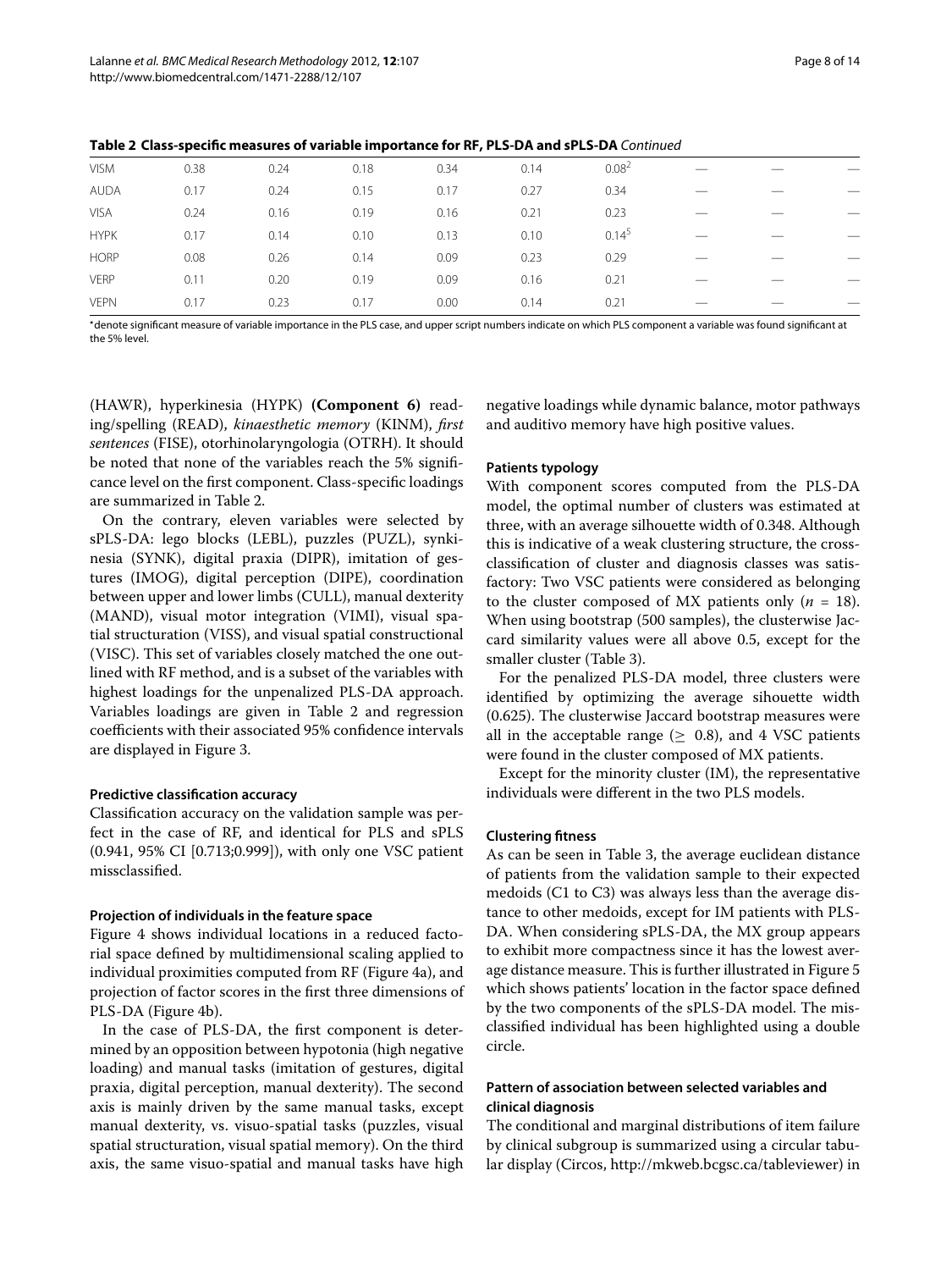



<span id="page-8-1"></span><span id="page-8-0"></span>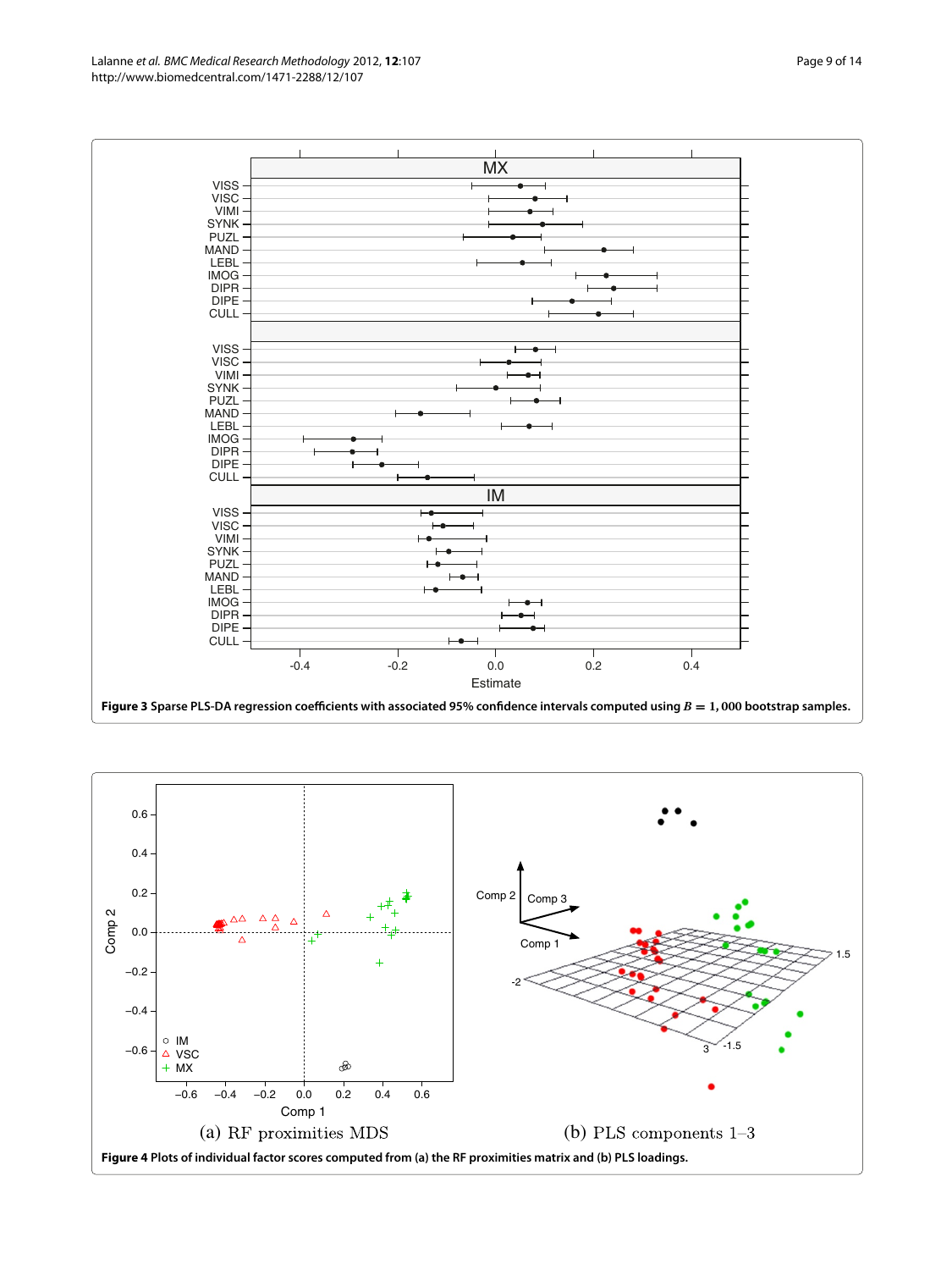| Classifier | Class     | Sensitivity | Specificity | <b>ASW</b> | <b>Isolation</b> | Jaccard | C1    | C <sub>2</sub> | C <sub>3</sub> |
|------------|-----------|-------------|-------------|------------|------------------|---------|-------|----------------|----------------|
| PLS-DA     | IM        | 0.00        | 00.1        | 0.625      | $L^*$            | 0.462   | 1.587 | 2.784          | 1.206          |
|            | VSC       | 0.89        | 00.1        | 0.369      | <b>No</b>        | 0.665   | 3.106 | 0.838          | 2.315          |
|            | <b>MX</b> | 1.00        | 0.90        | 0.270      | <b>No</b>        | 0.605   | 2.811 | 2.416          | 0.587          |
| sPLS-DA    | IM        | 1.00        | 1.00        | 1.000      | $  *$            | 0.792   | 0.129 | 0.437          | 0.386          |
|            | VSC       | 0.89        | 1.00        | 0.712      | <b>No</b>        | 0.928   | 0.468 | 0.103          | 0.282          |
|            | МX        | 0.00        | 0.90        | 0.479      | No               | 0.854   | 0.487 | 0.330          | 0.073          |

<span id="page-9-0"></span>**Table 3 Measures of predictive accuracy and clustering fitness**

L or L∗ denotes isolated cluster (See text for details).

Figure [6,](#page-10-0) considering variables selected by RF and sPLS-DA on the training sample. The size of each ribbon reflects the strength of the association (i.e., cell counts in the corresponding 7 or 11  $\times$  3 table), while the outer segments indicate marginal frequencies. Such a picture offers an intuitive visualization of the following three main characteristics of task failure due to specific dyspraxia: (a) IM patients are equally impaired on digital perception (DIPE), imitations of gestures (IMOG), and digital praxia (DIPR), (b) some items are commonly found in both VSC and MX patients, that is lego blocks (LEBL), visual spatial structuration (VSS), and visual motor integration (VIMI), whereas (c) some items remain mostly specific of MX, and to a lesser extent VSC dyspraxia, namely digital praxia, imitation of gestures, and more importantly coordination between upper and lower limbs (CULL) and digital perception (DIPE).

Of the 11 items isolated with sPLS-DA, IMOG and DIPE were found significantly associated with clinical diagnosis in the validation sample at a 5% Bonferroni-corrected level  $(0.05/11 = 0.0045)$ . The *p*-values for digital praxia and synkinesis were below 10%.

## **Discussion**

The primary aims of this article were to determine the most relevant items for distinguinshing between three DCD subtypes, and to quantify the homogeneity of patients within each subtype. Two multivariate methods,

<span id="page-9-1"></span>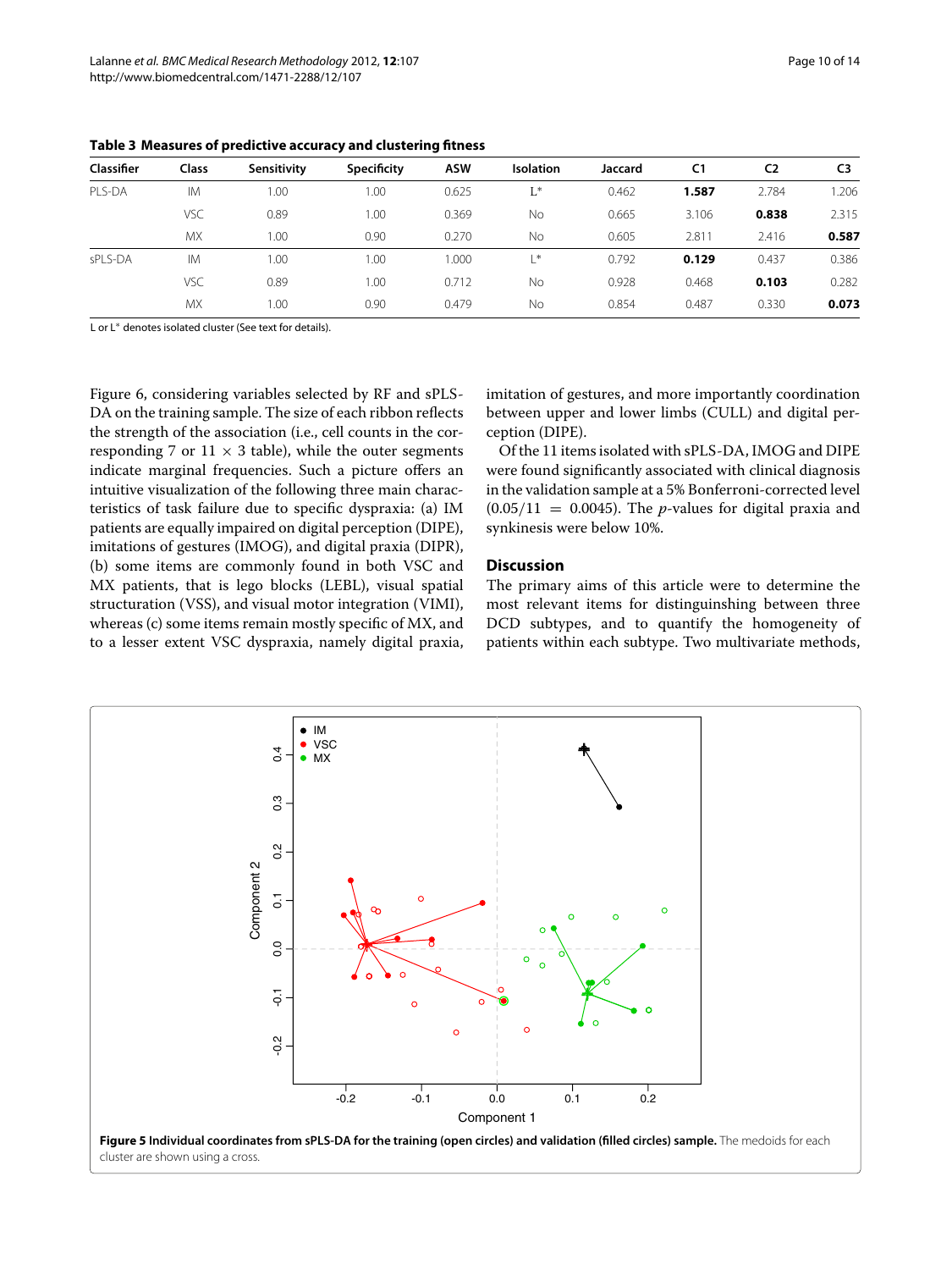

<span id="page-10-0"></span>RF and PLS-DA, were shown to be useful to select the most informative items from a large set of testing instruments with high sensitivity and specificity, while allowing to characterize a set of 63 patients from a multivariate perspective. Imposing sparsity when building PLS components led to more direct and interpretable results.

## **Interest of multivariate classification**

Feature selection based on RF has been proposed in the past, including the use of permutation techniques. For example, Diaz-Uriarte and Alvarez de Andrés [\[37\]](#page-13-18) proposed a backward elimination algorithm to select relevant subset of genes based on variable importance. Using this method, as implemented in the varSelFR R package, with a slight different configuration for RF (500 trees, but with the mtry parameter set at its default value of  $\sqrt{p}$ ), five variables were selected: digital perception (DIPE), digital praxia (DIPR), imitation of gestures (IMOG), manual dexterity (MAND), and visual motor integration (VIMI). The .632+ Bootstrap estimate of prediction error was found to be 0.0713 (using 500 replicates), which is in close agreement with the prediction error observed on our training sample. It should be noted, however, that permuting clinical labels allows to verify the existence of a class structure in the dataset, not whether the classifier truly exploits items dependency [\[38\]](#page-13-19).

Contrary to Robert-Granie et al.'s study [\[29\]](#page-13-10), our results ´ didn't show a clear improvement of sparse PLS over unpenalized PLS when predicting diagnostic classes, although they both yielded a consensual subset of important variables. This might be explained by the high signalto-noise ratio for some of the neuro-psychological tests used in this study.

Another point that deserves some discussion concerns the choice of the metric used to quantify variable importance in PLS-DA. In this study, variable loadings were used as they reflect the "weight" of the variables when building component scores that maximize the discrimination among classes. Other measures of variable importance have been proposed, for example Variable Importance in Projection (VIP), but see [\[20\]](#page-13-1) for a review. We found, however, that using VIP-based measures of variable importance yielded results in close agreement with the one reported in this study.

Also, random forests is a nonparametric approach that supports multivariate and nonlinear associations whereas PLS regression models linear dependencies only, which may yield different variable importance measures especially in the case where highly nonlinear associations between predictors of interest are present. A combination of the two approaches, where either RFs [\[39\]](#page-13-20) or PLS [\[40\]](#page-13-21) is used to perform dimensionality reduction, has been successfully applied in some domains. Menze et al. [\[41\]](#page-13-22) demonstrated that on spectral data univariate feature screening will perform poorer than multivariate Gini importance computed from RFs which in turn is able to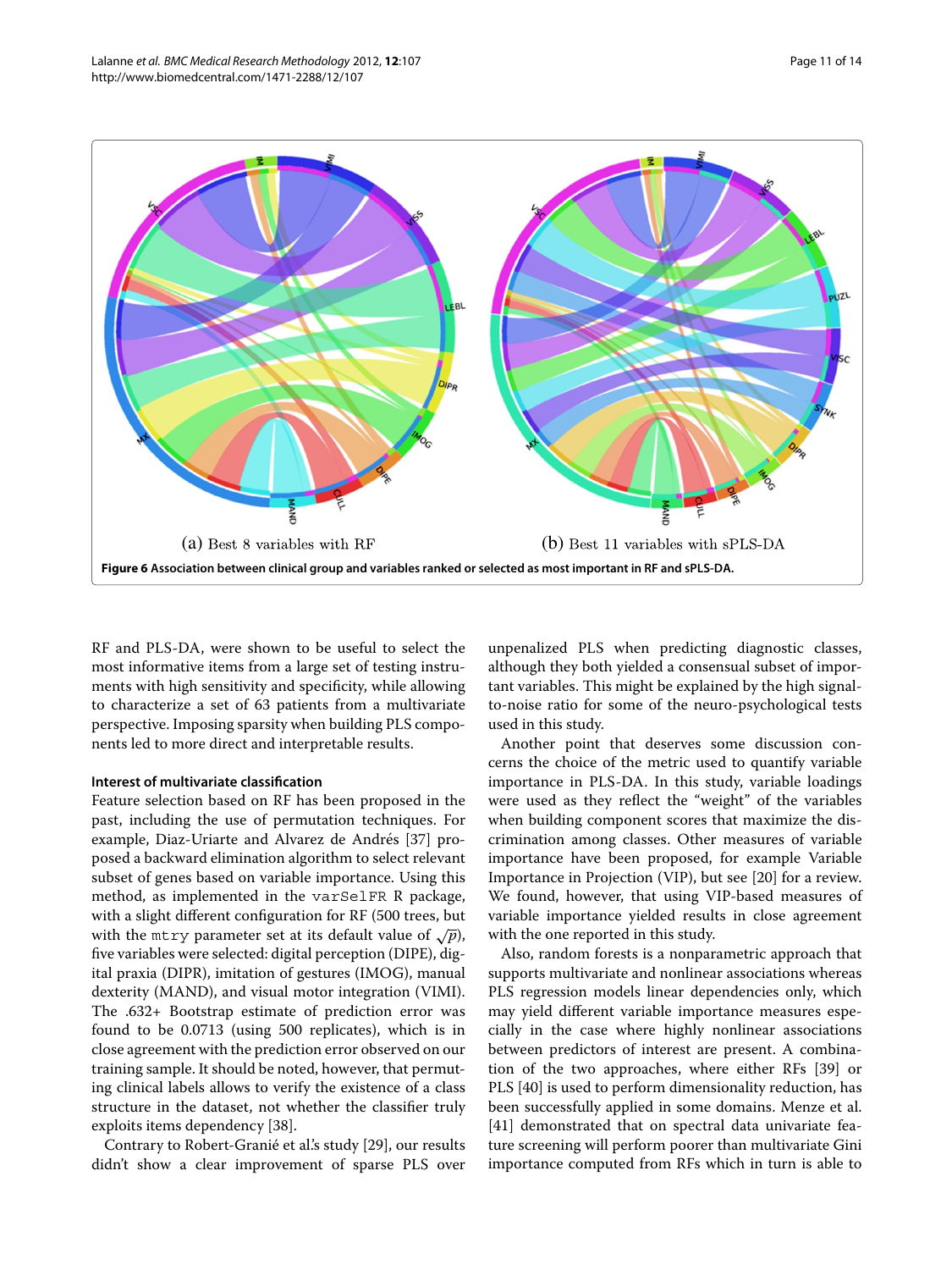highlight higher-order interaction effects. However, PLS-DA was found to perform better overall for classification, as compared to RFs. The superiority of PLS-based classifiers was also confirmed in presence of additive global noise on synthetic datasets, but its performance decreased when irrelevant features were added. Nevertheless, recursive feature elimination based on Gini importance can be used to remove features with non-discriminatory variance before applying a PLS-DA classifier. This suggests that depending on the structure of the data under consideration, a combined approach where RFs are used to perform dimensionality reduction and some form of regularization on input data before they enter a linear classifier or projection to latent structures might a be viable alternative. Other interesting approaches have been proposed as well, for example Logic Regression [\[42\]](#page-13-23) which also relies on the idea of bagging boolean trees to identify significant interactions among a set of descriptive binary variables, see also [\[43](#page-13-24)[,44\]](#page-13-25).

Finally, RF and PLS-DA provide efficient ways for visualizing how patients and variables cluster together when considering all variables at the same time (unlike univariate screening approaches), which has already been discussed by [\[45\]](#page-13-26). They both appear to nicely complement each other. Looking at patients' locations in the PLS factorial space leads to a more direct interpretation of the relationships between subjects and variables, or between variables themselves, since the latent dimensions extracted from PLS-DA are just linear combinations of the original variables. On the other hand, screening variables of interest through RF is relatively straightforward, whereas relying on PLS-DA often means "reading" beyond the first dimension. For example, RF considered digital praxia and imitation of gesture as the two most important variables, whereas they were found on separate dimensions when using PLS-DA.

## **Clinical implications**

The present findings are consistent with the previous observation that difficulties in planning and programming movement, rather than executive disorders, might partly be responsible for the observed typology in this sample of 63 children.

Indeed, our results confirmed the importance of some aspects of visual processing of spatial information and motor control in developmental coordination disorder and their subtle association in delineating DCD subtypes, as discussed in [\[10\]](#page-12-6). Digital praxia and imitation of gestures help distinguishing between visuo-constructional and spatial dyspraxia (no impairment) and ideomotor or mixt dypraxia, whereas visual motor integration and visual spatial structuration are more characteristic of the opposition between ideomotor dyspraxia (no impairment) and the two other subtypes. Hence, mixt dyspraxia

is characterized by the presence of disorders specific of VSC or IM dyspraxia, but further includes unique comorbidities such as problem in coordinating upper and lower limbs, poorer manual dexterity or synkinesia which could be specific markers of developmental coordination disorder.

When assessing only performance on motor coordination in relation to learning development, it is likely that we would fail to identify associated non-verbal learning disorders, as well as language or mathematics-related skills. Furthermore, as few or no gross motor skill disorders were found to be characteristic of VSC dyspraxia, this means that gross motor disorders are not necessarily associated with dyspraxia. The dissociation of such comorbid disorders was made possible because of the systematic investigation of different cerebral functions from a neuro-psychological, neuro-psychomotor and neurovisual viewpoint on a sample of children enrolled with strict inclusion criteria, hence the need for a multidimensional or multi-level assessment of these children [\[9](#page-12-5)[,10\]](#page-12-6).

Ideomotor patients appear more alike compared to VSC or MX patients, and they are impaired on fewer tasks overall. From a clinical perspective, it is interesting to note that misclassification was only observed for a VSC patient (considered as MX by the PLS classifier). A closer inspection of his medical record further indicated that he suffered from a discrete hemiplegia implying left dysadiadochokinesis, impaired digital praxia, but with normal visual perception.

Hopefully, isolating relevant items among a large set of critical indicators of impaired visuo-motor and cognitive performance might further help to circumvent the lack of consensus around the characterization of dyspraxia subtypes, whether we rely on DSM-IV-R criteria or on the existing literature, see [\[10\]](#page-12-6) for a review. This will also prove useful for the practician as short and targeted assessment is needed, due to limited resources and time in applied clinical settings. In this regard, the present study suggests that less than 15 skills need to be assessed in order to provide a specific and sensitive diagnostic of DCD subtypes, although the data-driven approaches used here might not fully account for the complexity of skill acquisition or learning process in the target population. Random forests and PLS discriminant analysis were used to reduce the number of relevant features while maximizing the discrimination between given DCD subtypes. As such, they were shown to perform correctly on this particular dataset, and results were consistent with earlier inferential clinical analysis. Whenever more fine hypotheses are to be tested, it makes more sense to turn to methods that allow more flexible modeling of the covariance structure and provide associated tests of hypothesis or pointwise estimation. Of course, the extent to which those results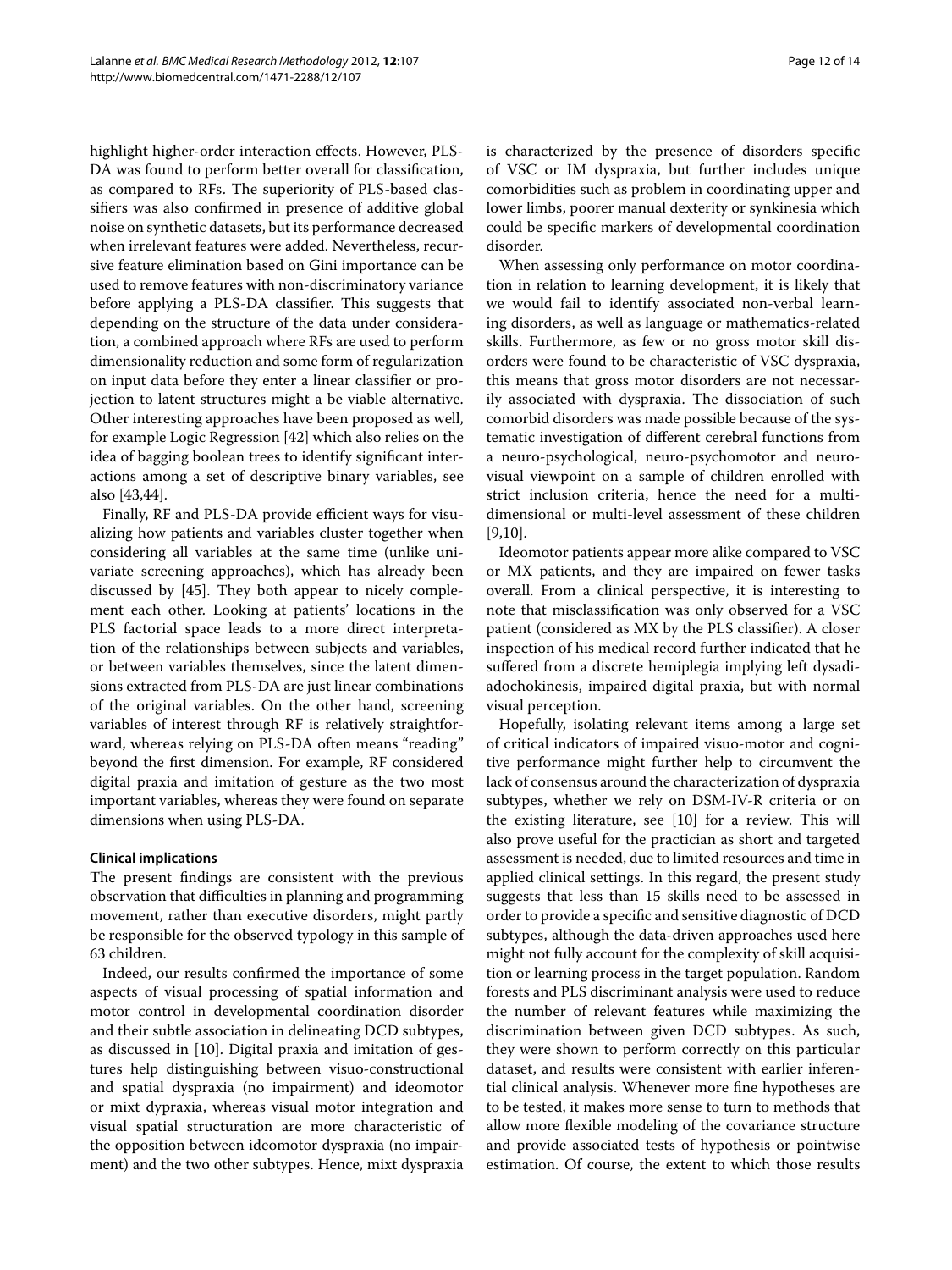might generalize beyond the sample enrolled in this study is a critical issue. While our methodology was devised so as to limit the risk of overfitting during model selection, our low sample size offers only a limited way to investigate model performance and cluster stability. An external validation study with a larger sample of children, free of any comorbidities, would be needed to confirm the relevance of the highlighted markers.

However, such results could be used to drive more focused investigations of motor control and sensorimotor integration in DCD children; this potentially includes the collection of physiological and cognitive measures when children perform controlled motor tasks, analysis of eye movements dynamics and eye-hand coordination, longitudinal follow-up, etc. As pointed out in the introduction, there is a need for a fairly extensive assessment of different cerebral functions, or a multi-level approach of assessment as suggested by Wilson [\[9\]](#page-12-5).

## **Conclusions**

Multidimensional assessment of learning disabilities appears of great interest for the medical community. The statistical analysis of such multivariate and possibly irregular (i.e., few observations, high number of variables) datasets is challenging, but ensemble methods and dimension-reduction techniques can be successfully used to screen variables of interest and assess groupwise clustering profile.

In a sample of 63 children diagnosed as suffering from developmental dyspraxia, these methods provide a concise depiction of two types of pure dyspraxia (ideomotor and visual-spatial/visual-constructional) that are well characterized in the visual-spatial and visualmotor domain, and a third type of dyspraxia (mixt dyspraxia) which features specific comorbidities in addition to impairments shared with the two other types.

#### **Abbreviations**

SITA, Sitting alone; CRAW, Crawling; WALK, Walking alone; FISE, First sentences (language); OTRH, Otorhinolaryngologia; VISR, Visual refraction; LEBL, Lego blocks; PUZL, Puzzles; ARTH, Arithmetic; READ, Reading/spelling; HAWR, Hand writing; DYGR, Dysgraphia; HYPT, Hypotonia; MOPA, Motor pathway; SYNK, Synkinesis; DYSD, Dysadiadochokinesis; STDT, Standing tone; DIPR, Digital praxia; BIDX, Bimanual dexterity; PRSL, Praxia slowness; IMOG, Imitation of gestures; OROP, Orofacial praxia; DRES, Dressing skill; DIPE, Digital perception; VISP, Visual perception; STAB, Static balance; DYNB, Dynamic balance; CULL, Coordination between upper and lower limbs; POSC, Postural control; HLUL, Homogeneity tonic laterality upper/lower limbs; HMLS, Homogeneity manual laterality spontaneous psychomotor; HULU, Homogeneity usual laterality upper/lower limbs; MAND, Manual dexterity; BSPI, Body spatial integration; RHYA, Rhythmic adaptation; VIMI, Visual motor integration; VISS, Visual spatial structuration; VISC, Visual spatial constructional; EXEF, Executive function; AUDM, Auditivo memory; WRKM, Work memory; KINM, Kinaesthetic memory (perception); VISM, Visual spatial memory; AUDA, Auditivo attention; VISA, Visual spatial attention; HYPK, Hyperkinesia; HORP, Horizontal pursuit; VERP, Vertical pursuit; VEPN, Visual evocated potentials (neurovisual).

#### **Competing interests**

The authors declare that they have no competing interests.

#### **Authors' contributions**

CL designed the statistical study, performed the analysis of data and contributed to their interpretation. LVD was in charge of data collection and clinical assessment. LVD, BG, and BF have made substantial contributions to the interpretation of the data and writing of the manuscript. All authors read and approved the final manuscript.

#### **Acknowledgements**

This study has received support from University Paris Descartes, under the head of "Collaborative projects 2011". CL would like to thank Max Kuhn and Kiell Johnson for helpful discussion about PLS-DA. The authors wish to thank the reviewers for their constructive comments.

#### **Author details**

<sup>1</sup> AP-HP, Department of Clinical Research, Saint-Louis Hospital, Paris, France. 2Inserm Unit UMR-SO 669, University Paris Sud, Paris Descartes, Paris, France. 3AP-HP, Paul Brousse Hospital, Public Health Department, Villejuif, France. 4AP-HP, Necker-Enfants Malades Hospital, Paris, France. 5University Paris Descartes, Sorbonne Paris Cité, France. <sup>6</sup>AP-HP, Port Royal-Cochin Hospital, Dept. Obstetrics & Gynecology, Paris, France.

#### Received: 12 October 2011 Accepted: 24 June 2012 Published: 26 July 2012

#### **References**

- <span id="page-12-0"></span>1. Missiuna C, Polatajko H: **Developmental dyspraxia by any other name: are they all just clumsy children?** Am J Occup Ther 1995, **49**(7):620–627.
- <span id="page-12-1"></span>2. Hoare D: **Subtypes of Developmental Coordination Disorder.** Adapted Phys Act Quaterly 1994, **11:**158–169.
- <span id="page-12-2"></span>3. Polatajko H, Fox M, Missiuna C: **An international consensus on children with developmental coordination disorder.** Can J Occup Ther 1995, **62:**3–6.
- <span id="page-12-3"></span>4. Macnab J, Miller L, Polatajko H: **The search for subtypes of DCD : Is cluster analysis the answer?** Human Movement Sci 2001, **20:**49–72.
- 5. Wright H, Sugden D: **The nature of developmental coordination disorder: inter- and intragroup differences.** Adapted Phys Activities Quarterly 1996, **13:**357–371.
- 6. Dewey D, Kaplan B: **Subtyping of developmental motor deficits.** Dev Neuropsychology 1994, **10**(3):265–284.
- 7. Miyahara M: **Subtypes of students with learning disabilities based upon gross motor functions.** Adapted Phys Activities Quarterly 1994, **11:**368–382.
- <span id="page-12-4"></span>8. Lyytinen H, Ahonen T: **Developmental motor problems in children: a 6-year longitudinal study.** J Clin Exp Neuropsychology 1988, **10:**57.
- <span id="page-12-5"></span>9. Wilson P: **Practitioner Review: Approaches to assessment and treatment of children with DCD: an evaluative review.** J Child Psychology and Psychiatry 2005, **46**(8):806–823.
- <span id="page-12-6"></span>10. Vaivre-Douret L, Lalanne C, Ingster-Moati I, Boddaert N, Cabrol D, Dufiera JL, Golse B, Falissard B: **Subtypes of Developmental Coordination Disorder: Research on their nature and etiology.** Dev Neuropsychology 2011, **36**(5):614–643.
- <span id="page-12-7"></span>11. Breiman L: **Random Forests.** Machine Learning 2001, **45:**5–32.
- <span id="page-12-8"></span>12. Cutler A, Cutler D, Stevens J: **Tree-based methods.** In High-Dimensional Data Analysis in Cancer Research. Edited by Li X, Xu R: Springer; 2009:83–101.
- <span id="page-12-9"></span>13. Breiman L: **Bagging predictors.** Machine Learning 1996, **26:**123–140.
- <span id="page-12-10"></span>14. Musumarra G, Barresi V, Condorelli D, Fortuna C, Scirè S: Potentialities of **multivariate approaches in genome-based cancer research: identification of candidate genes for new diagnostics by PLS discriminant analysis.** J Chemom 2004, **18:**125–132.
- <span id="page-12-11"></span>15. Pérez-Enciso M, Tenenhaus M: Prediction of clinical outcome with **microarray data: a partial least squares discriminant analysis (PLS-DA) approach.** Human Genet 2003, **112**(5-6):581–592.
- <span id="page-12-12"></span>16. Palermo G, Piraino P, Zucht H: **Performance of PLS regression coefficients in selecting variables for each response of a multivariate PLS for omics-type data.** Adv App Bioinf Chem 2009, **2:**57–70.
- <span id="page-12-13"></span>17. Wold S, Sjöström M, Eriksson L: PLS-regression: a basic tool of **chemometrics.** Chemom Intell Lab Syst 2001, **58:**109–130.
- <span id="page-12-14"></span>18. Gauchi J, Chagnon P: **Comparison of selection methods of explanatory variables in PLS regression with application to**